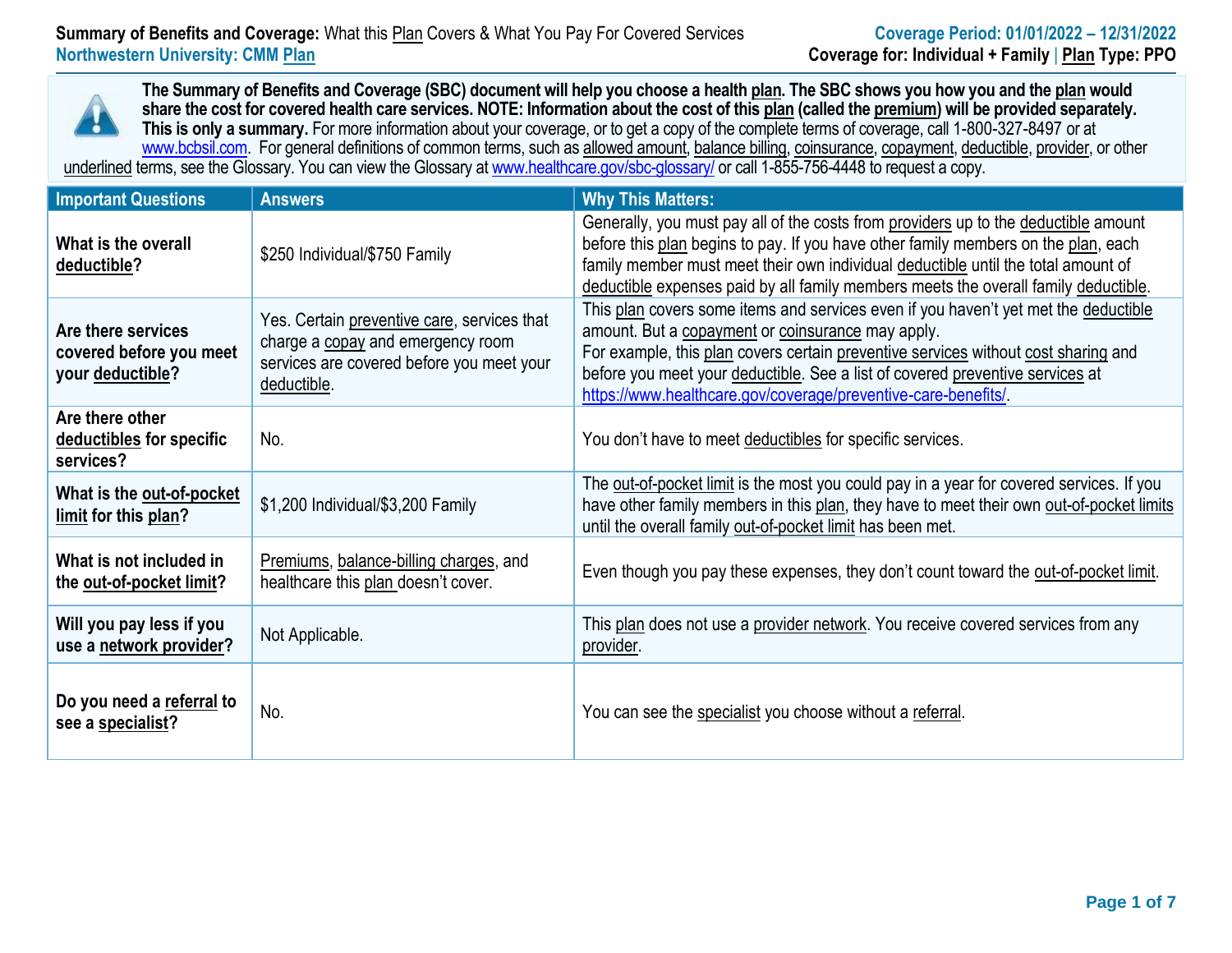All **copayment** and **coinsurance** costs shown in this chart are after your **deductible** has been met, if a **deductible** applies. H.

| <b>Common</b><br><b>Medical Event</b>                        | <b>Services You May</b><br><b>Need</b>                 | <b>What You Will Pay</b>                    | Limitations, Exceptions, & Other Important Information                                                                                                          |
|--------------------------------------------------------------|--------------------------------------------------------|---------------------------------------------|-----------------------------------------------------------------------------------------------------------------------------------------------------------------|
|                                                              | Primary care visit to<br>treat an injury or<br>illness | \$25 copay/visit; deductible does not apply | None                                                                                                                                                            |
|                                                              | Specialist visit                                       | \$35 copay/visit; deductible does not apply | None                                                                                                                                                            |
| If you visit a health<br>care provider's office<br>or clinic | Preventive<br>care/screening/<br>immunization          | No Charge; deductible does not apply        | You may have to pay for services that aren't preventive.<br>Ask your provider if the services needed are preventive.<br>Then check what your plan will pay for. |
| If you have a test                                           | Diagnostic test (x-<br>ray, blood work)                | 10% coinsurance                             | Preauthorization may be required; see your benefit<br>booklet* for details.                                                                                     |
|                                                              | Imaging (CT/PET<br>scans, MRIs)                        | 10% coinsurance                             | Preauthorization may be required; see your benefit<br>booklet* for details.                                                                                     |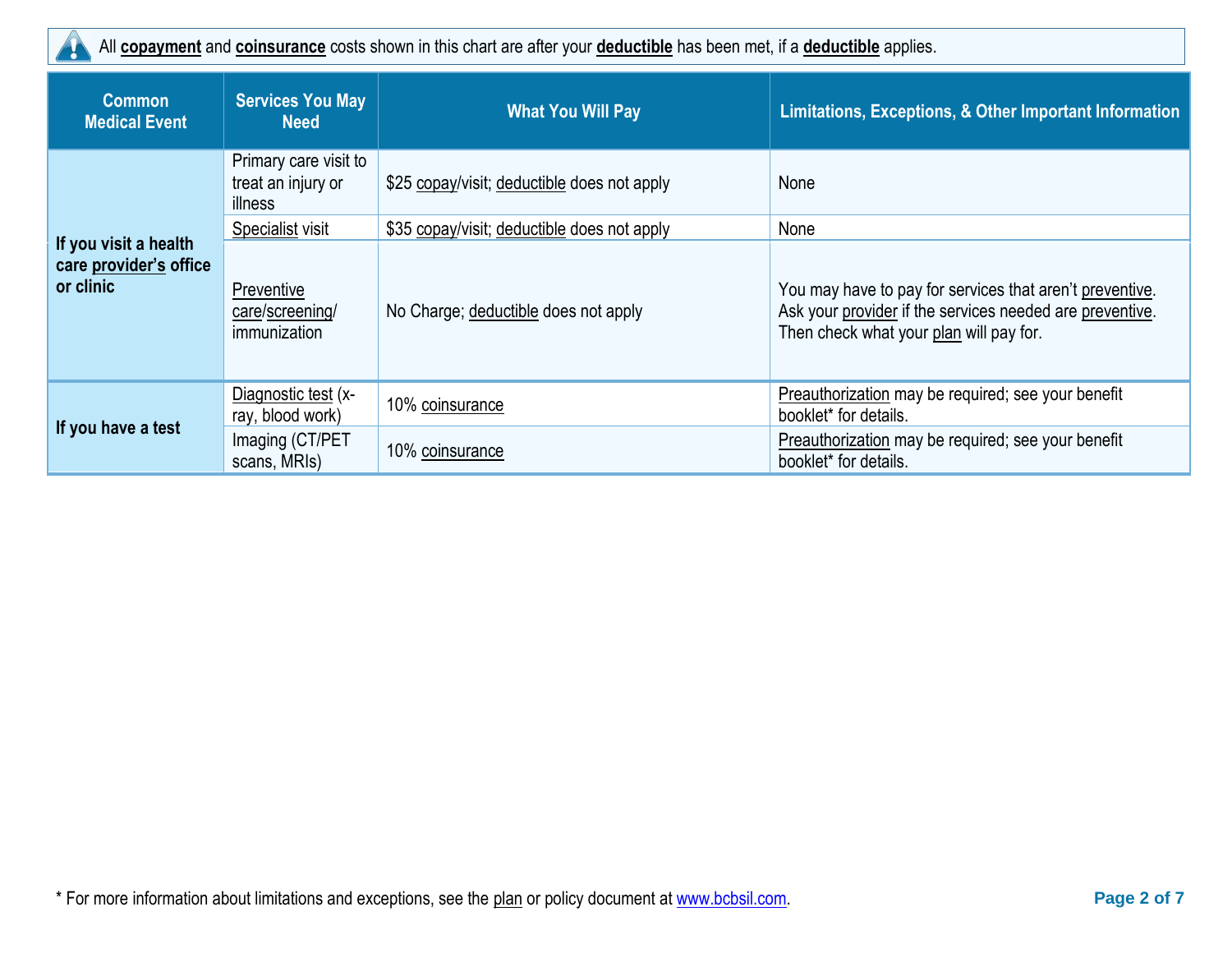| <b>Common</b><br><b>Medical Event</b>                                                                                                                                                                    | <b>Services You May</b><br><b>Need</b>               | <b>What You Will Pay</b>                                                                                           | Limitations, Exceptions, & Other Important Information                                                              |
|----------------------------------------------------------------------------------------------------------------------------------------------------------------------------------------------------------|------------------------------------------------------|--------------------------------------------------------------------------------------------------------------------|---------------------------------------------------------------------------------------------------------------------|
| If you need drugs to<br>treat your illness or<br>condition<br>More information about<br>prescription drug<br>coverage is available<br>at https://www.express-<br>scripts.com/northwester<br>nuniversity. | Generic drugs                                        | \$10 for 30 day supply<br>\$20 for 31-90 day supply (retail),<br>\$20 (mail order)<br>deductible does not apply    | Covers up to a 90 day supply.                                                                                       |
|                                                                                                                                                                                                          | Preferred brand<br>drugs                             | \$30 for 30 day supply,<br>\$60 for 31-90 day supply (retail),<br>\$60 (mail order)<br>deductible does not apply   |                                                                                                                     |
|                                                                                                                                                                                                          | Non-preferred<br>brand drugs                         | \$60 for 30 day supply,<br>\$120 for 31-90 day supply (retail),<br>\$120 (mail order)<br>deductible does not apply |                                                                                                                     |
|                                                                                                                                                                                                          | Specialty drugs                                      | \$90 for 30 day supply,<br>\$180 for 31-90 day supply (retail),<br>\$180 (mail order)<br>deductible does not apply |                                                                                                                     |
| If you have outpatient<br>surgery                                                                                                                                                                        | Facility fee (e.g.,<br>ambulatory surgery<br>center) | 10% coinsurance                                                                                                    | Preauthorization may be required; see your benefit<br>booklet* for details.                                         |
|                                                                                                                                                                                                          | Physician/surgeon<br>fees                            | 10% coinsurance                                                                                                    | None                                                                                                                |
| If you need<br>immediate medical<br>attention                                                                                                                                                            | Emergency room<br>care                               | \$100 copay/visit; deductible does not apply plus 10%<br>coinsurance                                               | Copay waived if admitted.                                                                                           |
|                                                                                                                                                                                                          | Emergency medical<br>transportation                  | 10% coinsurance; deductible does not apply                                                                         | Preauthorization may be required for<br>non-<br>emergency transportation; see your benefit booklet* for<br>details. |
|                                                                                                                                                                                                          | Urgent care                                          | 10% coinsurance                                                                                                    | None                                                                                                                |
| If you have a hospital                                                                                                                                                                                   | Facility fee (e.g.,<br>hospital room)                | 10% coinsurance                                                                                                    | Preauthorization required. See your benefit booklet* for<br>details.                                                |
| stay                                                                                                                                                                                                     | Physician/surgeon<br>fees                            | 10% coinsurance                                                                                                    | None                                                                                                                |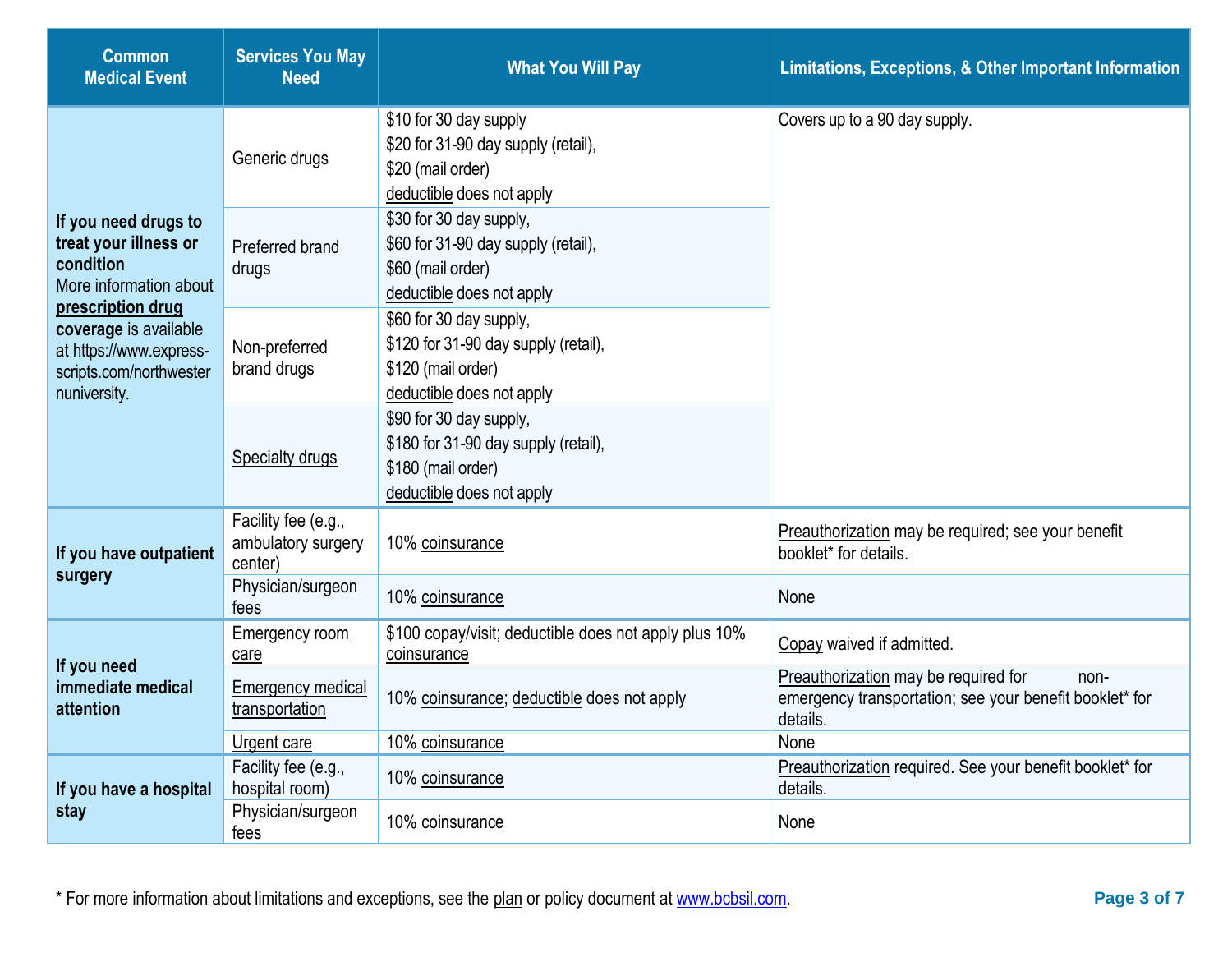| <b>Common</b><br><b>Medical Event</b>                            | <b>Services You May</b><br><b>Need</b>          | <b>What You Will Pay</b>                                                                         | Limitations, Exceptions, & Other Important Information                                                                                                                                                                                                 |  |
|------------------------------------------------------------------|-------------------------------------------------|--------------------------------------------------------------------------------------------------|--------------------------------------------------------------------------------------------------------------------------------------------------------------------------------------------------------------------------------------------------------|--|
| If you need mental<br>health, behavioral<br>health, or substance | <b>Outpatient services</b>                      | \$25 copay/visit; deductible does not apply<br>and 10% coinsurance for other outpatient services | PCP copay applies to psychotherapy office visit only.<br>Preauthorization required. See your benefit booklet* for<br>details.                                                                                                                          |  |
| abuse services                                                   | Inpatient services                              | 10% coinsurance                                                                                  | Preauthorization required.                                                                                                                                                                                                                             |  |
| If you are pregnant                                              | Office visits                                   | \$25 copay/visit; deductible does not apply                                                      | Copay applies to first prenatal visit (per pregnancy).                                                                                                                                                                                                 |  |
|                                                                  | Childbirth/delivery<br>professional<br>services | 10% coinsurance                                                                                  | Cost sharing does not apply for preventive services.<br>Depending on the type of services, a copayment,<br>coinsurance, or deductible may apply. Maternity care may<br>include tests and services described elsewhere in the SBC<br>(i.e. ultrasound.) |  |
|                                                                  | Childbirth/delivery<br>facility services        | 10% coinsurance                                                                                  | None                                                                                                                                                                                                                                                   |  |
|                                                                  | Home health care                                | 10% coinsurance                                                                                  | Preauthorization may be required.                                                                                                                                                                                                                      |  |
|                                                                  | Rehabilitation<br>services                      | 10% coinsurance                                                                                  | Limited to 100 visits combined per benefit period for<br>occupational therapy, speech therapy and physical                                                                                                                                             |  |
| If you need help                                                 | Habilitation services                           | 10% coinsurance                                                                                  | therapy.<br>Preauthorization may be required.                                                                                                                                                                                                          |  |
| recovering or have                                               | Skilled nursing care                            | 10% coinsurance                                                                                  | Preauthorization may be required.                                                                                                                                                                                                                      |  |
| other special health<br>needs                                    | Durable medical<br>equipment                    | 10% coinsurance                                                                                  | Benefits are limited to items used to serve a medical<br>purpose. Durable Medical Equipment benefits are provided<br>for both purchase and rental equipment (up to the<br>purchase price.<br>Preauthorization may be required.                         |  |
|                                                                  | Hospice services                                | 10% coinsurance                                                                                  | Preauthorization may be required.                                                                                                                                                                                                                      |  |
|                                                                  | Children's eye<br>exam                          | Not Covered                                                                                      | None                                                                                                                                                                                                                                                   |  |
| If your child needs<br>dental or eye care                        | Children's glasses                              | Not Covered                                                                                      | None                                                                                                                                                                                                                                                   |  |
|                                                                  | Children's dental<br>check-up                   | Not Covered                                                                                      | None                                                                                                                                                                                                                                                   |  |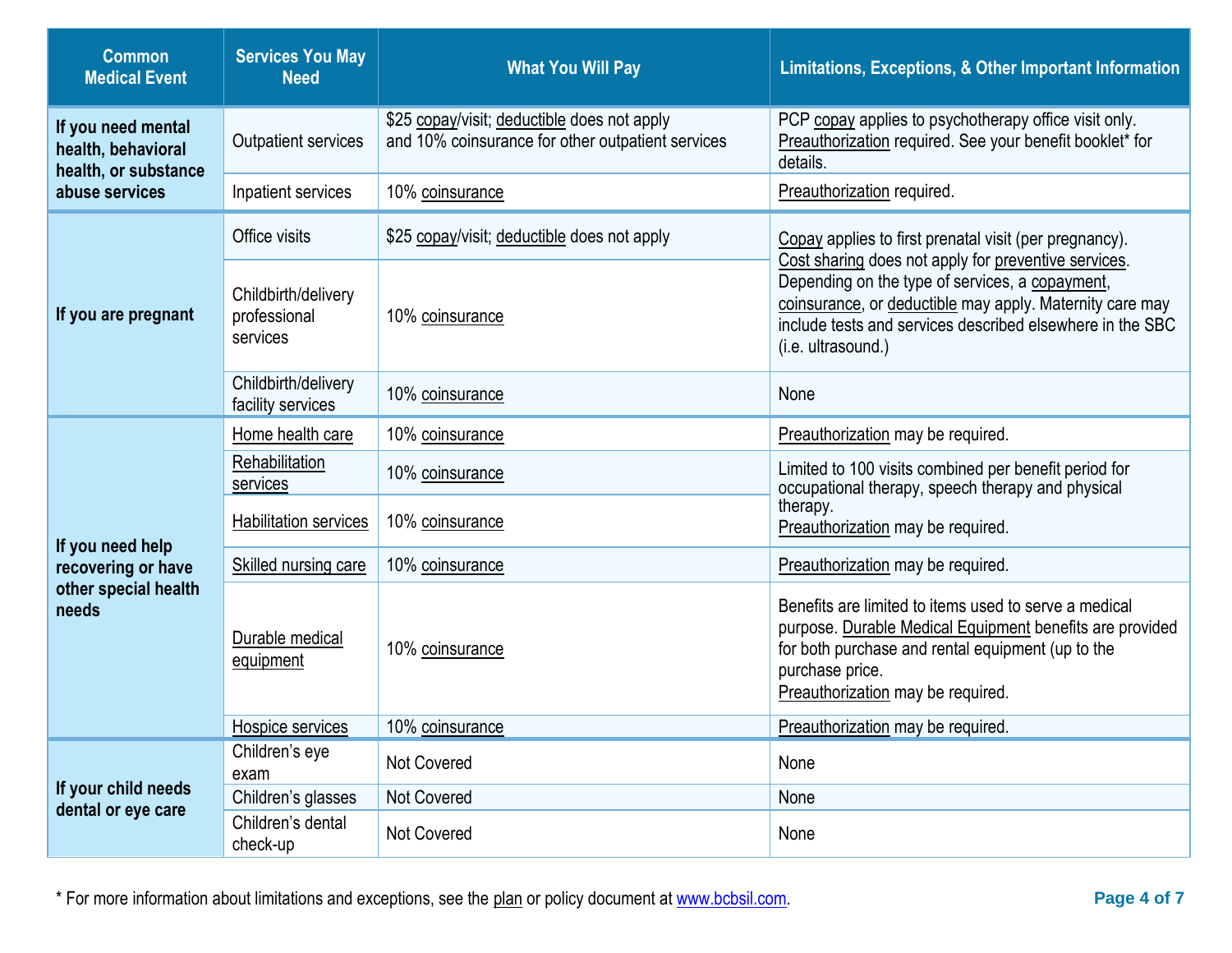## **Excluded Services & Other Covered Services:**

| Services Your Plan Generally Does NOT Cover (Check your policy or plan document for more information and a list of any other excluded services.)                                                  |                                                                                                                                                                                                                        |                                                                                                                                             |  |
|---------------------------------------------------------------------------------------------------------------------------------------------------------------------------------------------------|------------------------------------------------------------------------------------------------------------------------------------------------------------------------------------------------------------------------|---------------------------------------------------------------------------------------------------------------------------------------------|--|
| Acupuncture<br>Dental care (Adult)                                                                                                                                                                | Long term Care<br>• Routine eye care (Adult)                                                                                                                                                                           | • Routine foot care (with the exception of person<br>with the diagnosis of diabetes)<br>• Weight loss programs                              |  |
| Other Covered Services (Limitations may apply to these services. This isn't a complete list. Please see your plan document.)                                                                      |                                                                                                                                                                                                                        |                                                                                                                                             |  |
| <b>Bariatric surgery</b><br>Chiropractic care<br>Cosmetic surgery (only for correcting congenital<br>deformities or conditions resulting from<br>accidental injuries, scars, tumors, or diseases) | • Hearing aids (for children 1 per ear, every 24<br>months, for adults up to \$2,500 per ear every 24<br>months)<br>Infertility treatment<br>• Most coverage provided outside the United<br>States. See www.bcbsil.com | • Non-emergency care when traveling outside the<br>U.S.<br>• Private-duty nursing (with the exception of<br>inpatient private duty nursing) |  |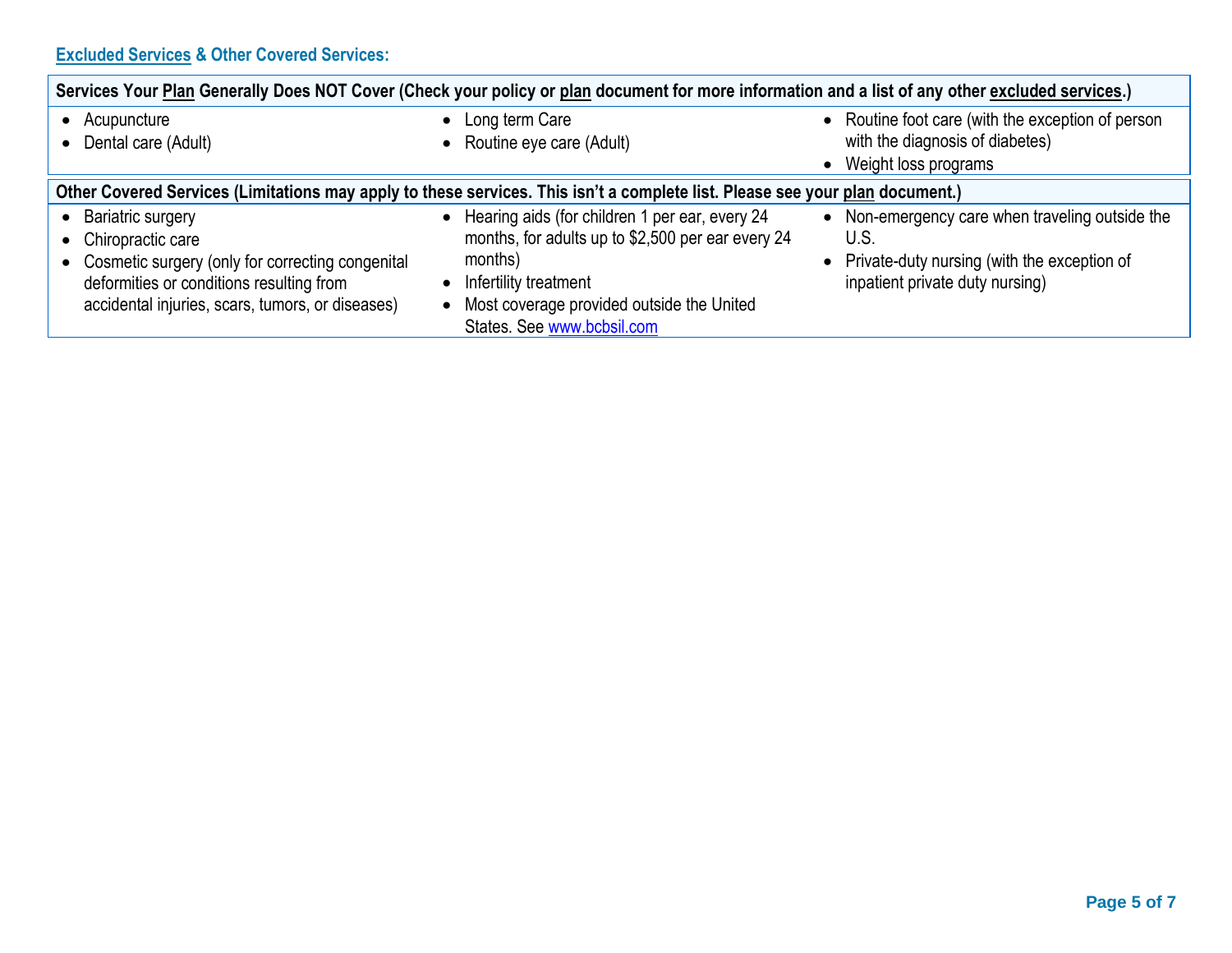Your Rights to Continue Coverage: There are agencies that can help if you want to continue your coverage after it ends. The contact information for those agencies is: the plan at 1-800-327-8497, U.S. Department of Labor's Employee Benefits Security Administration at 1-866-444-EBSA (3272) or [www.dol.gov/ebsa/healthreform,](http://www.dol.gov/ebsa/healthreform) or Department of Health and Human Services, Center for Consumer Information and Insurance Oversight, at 1-877-267-2323 x61565 or [www.cciio.cms.gov.](http://www.cciio.cms.gov/) Other coverage options may be available to you too, including buying individual insurance coverage through the Health Insurance Marketplace. For more information about the Marketplace, visi[t www.HealthCare.gov](http://www.healthcare.gov/) or call 1-800-318-2596.

Your Grievance and Appeals Rights: There are agencies that can help if you have a complaint against your plan for a denial of a claim. This complaint is called a grievance or appeal. For more information about your rights, look at the explanation of benefits you will receive for that medical claim. Your plan documents also provide complete information to submit a claim, appeal, or a grievance for any reason to your plan. For more information about your rights, this notice, or assistance, contact: Blue Cross and Blue Shield of Illinois at 1-800-327-8497 or visit [www.bcbsil.com,](www.bcbsil.com) or contact the U.S. Department of Labor's Employee Benefits Security Administration at 1-866-444-EBSA (3272) or visit [www.dol.gov/ebsa/healthreform.](http://www.dol.gov/ebsa/healthreform) Additionally, a consumer assistance program can help you file your appeal. Contact the Illinois Department of Insurance at (877) 527-9431 or visit [http://insurance.illinois.gov.](http://insurance.illinois.gov/)

### **Does this plan provide Minimum Essential Coverage? Yes**

Minimum Essential Coverage generally includes plans, health insurance available through the Marketplace or other individual market policies, Medicare, Medicaid, CHIP, TRICARE, and certain other coverage. If you are eligible for certain types of Minimum Essential Coverage, you may not be eligible for the premium tax credit.

#### **Does this plan meet the Minimum Value Standards? Yes**

If your plan doesn't meet the Minimum Value Standards, you may be eligible for a premium tax credit to help you pay for a plan through the Marketplace.

#### **Language Access Services:**

Spanish (Español): Para obtener asistencia en Español, llame al 1-800-327-8497. Tagalog (Tagalog): Kung kailangan ninyo ang tulong sa Tagalog tumawag sa 1-800-327-8497. Chinese (中文): 如果需要中文的帮助,请拨打这个号码 1-800-327-8497. Navajo (Dine): Dinek'ehgo shika at'ohwol ninisingo, kwiijigo holne' 1-800-327-8497.

*To see examples of how this plan might cover costs for a sample medical situation, see the next section.*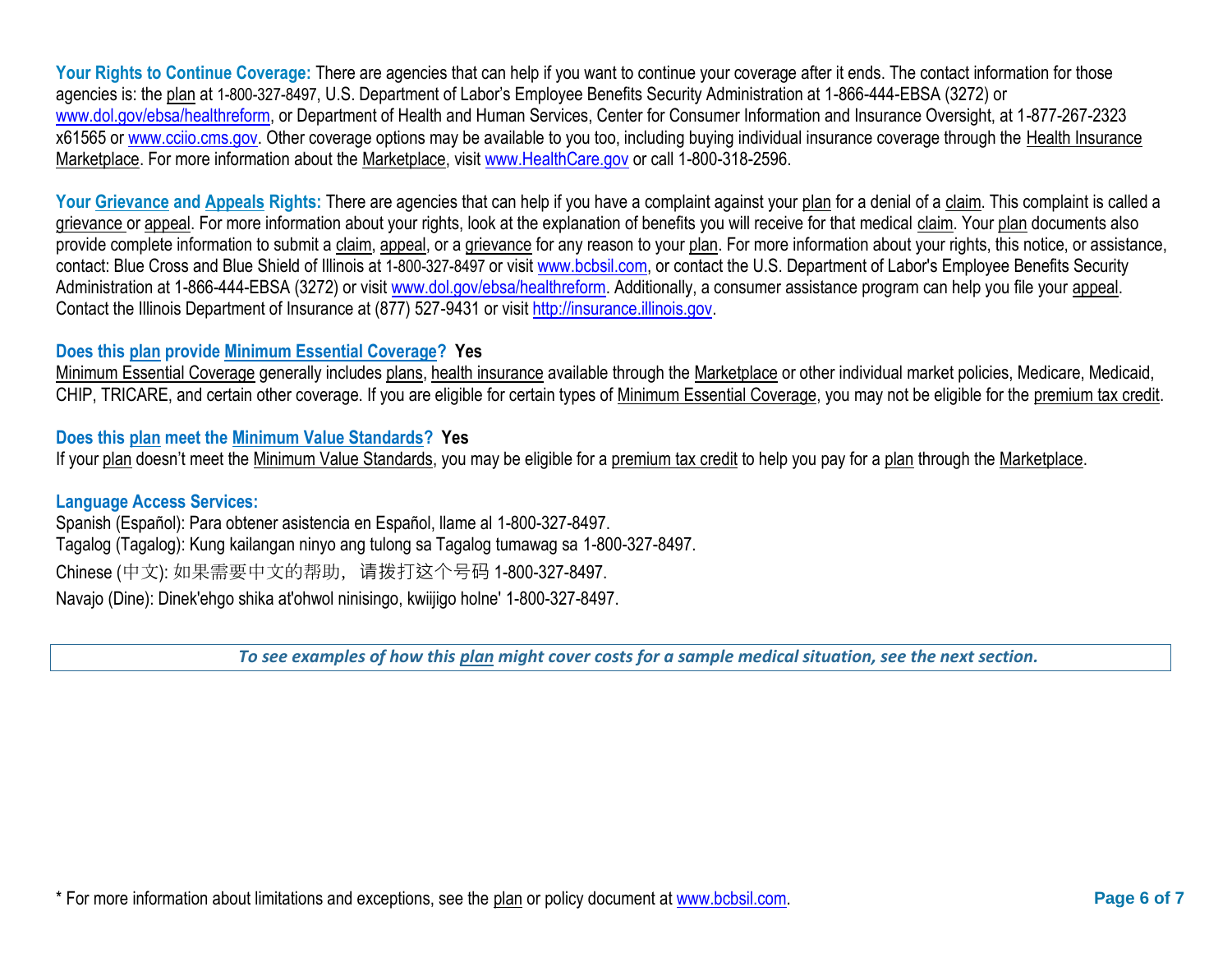**The total Peg would pay is \$1,240**



**This is not a cost estimator.** Treatments shown are just examples of how this plan might cover medical care. Your actual costs will be different depending on the actual care you receive, the prives your providers charge, and many other factors. Focus on the cost sharing amounts (deductibles, copayments and coinsurance) and excluded services under the plan. Use this information to compare the portion of costs you might pay under different health plans. Please note these coverage examples are based on self-only coverage.

| Peg is Having a Baby<br>(9 months of in-network pre-natal care and a<br>hospital delivery)                                                                                                                                                                                   |          | <b>Managing Joe's type 2 Diabetes</b><br>(a year of routine in-network care of a well-<br>controlled condition)                                                                                                                |         | <b>Mia's Simple Fracture</b><br>(in-network emergency room visit and follow up<br>care)                                                                                                                                   |                             |
|------------------------------------------------------------------------------------------------------------------------------------------------------------------------------------------------------------------------------------------------------------------------------|----------|--------------------------------------------------------------------------------------------------------------------------------------------------------------------------------------------------------------------------------|---------|---------------------------------------------------------------------------------------------------------------------------------------------------------------------------------------------------------------------------|-----------------------------|
| The plan's overall deductible<br>\$250<br>Specialist copayment<br>\$35<br><b>E</b> Hospital (facility) coinsurance<br>10%<br>10%<br>Other coinsurance                                                                                                                        |          | The plan's overall deductible<br>\$250<br>■ Specialist copayment<br>\$35<br><b>E</b> Hospital (facility) coinsurance<br>10%<br>10%<br>Other coinsurance                                                                        |         | The plan's overall deductible<br>Specialist copayment<br><b>E</b> Hospital (facility) coinsurance<br>Other coinsurance                                                                                                    | \$250<br>\$35<br>10%<br>10% |
| This EXAMPLE event includes services like:<br>Specialist office visits (prenatal care)<br><b>Childbirth/Delivery Professional Services</b><br><b>Childbirth/Delivery Facility Services</b><br>Diagnostic tests (ultrasounds and blood work)<br>Specialist visit (anesthesia) |          | This EXAMPLE event includes services like:<br>Primary care physician office visits (including<br>disease education)<br>Diagnostic tests (blood work)<br><b>Prescription drugs</b><br>Durable medical equipment (glucose meter) |         | This EXAMPLE event includes services like:<br><b>Emergency room care (including medical</b><br>supplies)<br>Diagnostic test (x-ray)<br>Durable medical equipment (crutches)<br>Rehabilitation services (physical therapy) |                             |
| <b>Total Example Cost</b>                                                                                                                                                                                                                                                    | \$12,700 | <b>Total Example Cost</b>                                                                                                                                                                                                      | \$5,600 | <b>Total Example Cost</b>                                                                                                                                                                                                 | \$2,800                     |
| In this example, Peg would pay:<br>Cost Sharing                                                                                                                                                                                                                              |          | In this example, Joe would pay:<br>Cost Sharing                                                                                                                                                                                |         | In this example, Mia would pay:<br><b>Cost Sharing</b>                                                                                                                                                                    |                             |
| <b>Deductibles</b>                                                                                                                                                                                                                                                           | \$250    | <b>Deductibles</b>                                                                                                                                                                                                             | \$250   | Deductibles                                                                                                                                                                                                               | \$250                       |
| Copayments                                                                                                                                                                                                                                                                   | \$30     | Copayments                                                                                                                                                                                                                     | \$800   | Copayments                                                                                                                                                                                                                | \$200                       |
| Coinsurance                                                                                                                                                                                                                                                                  | \$900    | Coinsurance                                                                                                                                                                                                                    | \$70    | <b>Coinsurance</b>                                                                                                                                                                                                        | \$200                       |
| What isn't covered                                                                                                                                                                                                                                                           |          | What isn't covered                                                                                                                                                                                                             |         | What isn't covered                                                                                                                                                                                                        |                             |
| \$60<br>Limits or exclusions                                                                                                                                                                                                                                                 |          | Limits or exclusions                                                                                                                                                                                                           | \$20    | Limits or exclusions                                                                                                                                                                                                      | \$0                         |

**The total Joe would pay is \$1,140**

**The total Mia would pay is \$650**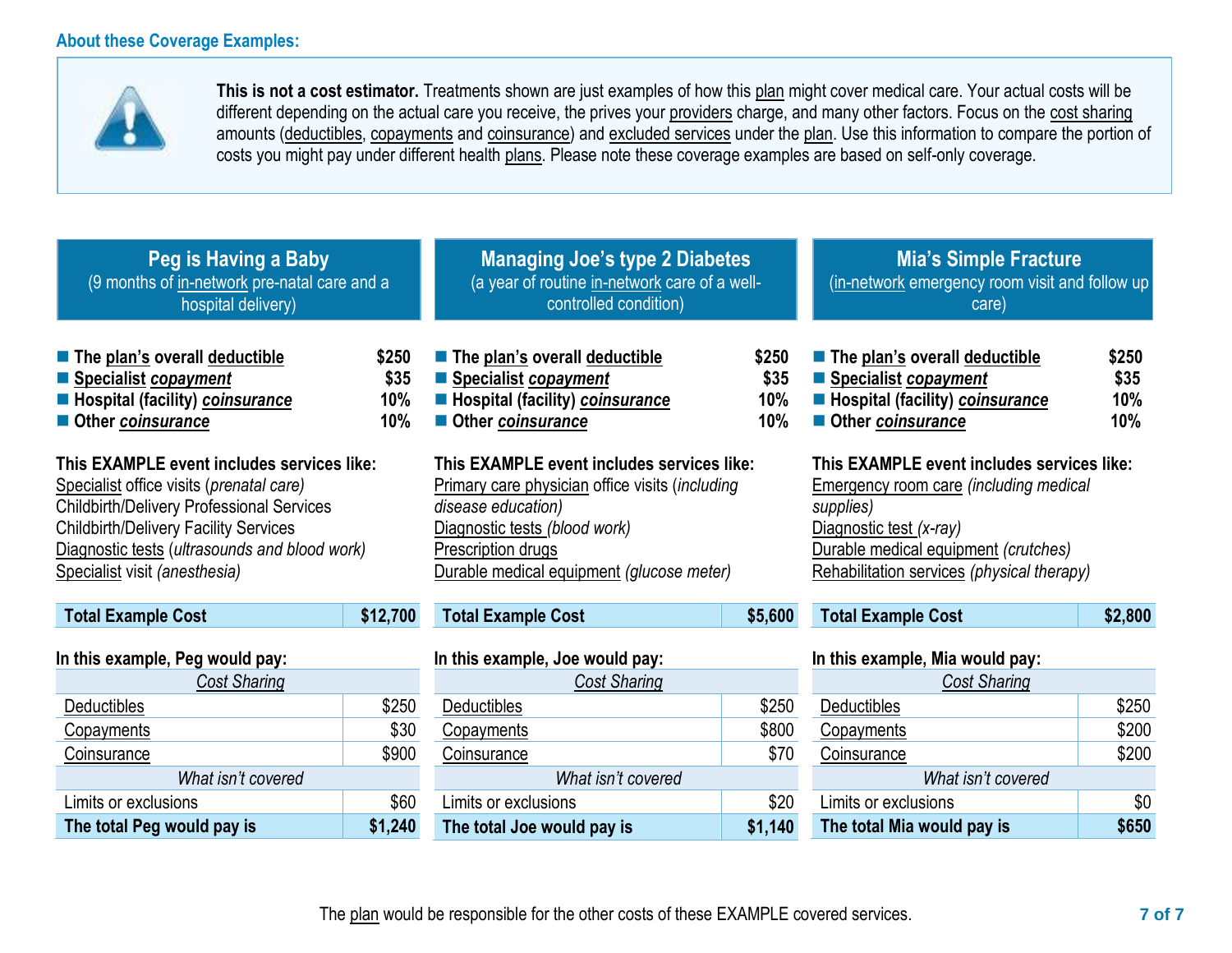

# If you, or someone you are helping, have questions, you have the right to get help and information in your language at no cost.<br>To speak to an interpreter, call the customer service number on the back of your member card.

| العربية            | إن كان لديك أو لدى شخص تساعده أسئلة، فلديك الحول على المساعدة والمعلومات الضرورية بلغتك من ن المن تعاشر المشرع وفروى، اتصل على رقم خدمة العملاء المذكور على ظهر بطاقة عضويتك. فإن لم تك عن المدم المذكور على ظهر بطاقة عضويتك.                                                                                                                                                                         |  |  |
|--------------------|--------------------------------------------------------------------------------------------------------------------------------------------------------------------------------------------------------------------------------------------------------------------------------------------------------------------------------------------------------------------------------------------------------|--|--|
| Arabic             | كنت لا تملك بطاقة، فاتصل على 6984-710-855.                                                                                                                                                                                                                                                                                                                                                             |  |  |
| 繁體中文               | 如果您, 或您正在協助的對象, 對此有疑問, 您有權利免費以您的母語獲得幫助和訊息。洽詢一位翻譯員, 請致電印在您的會員卡背面的客戶服務電話號碼。如果您不是會員, 或沒有                                                                                                                                                                                                                                                                                                                  |  |  |
| Chinese            | 會員卡,請致電 855-710-6984。                                                                                                                                                                                                                                                                                                                                                                                  |  |  |
| Français           | Si vous, ou quelqu'un que vous êtes en train d'aider, avez des questions, vous avez le droit d'obtenir de l'aide et l'information dans votre langue à aucun coût. Pour parler à un interprète, composez le numéro du                                                                                                                                                                                   |  |  |
| French             | service client indiqué au verso de votre carte de membre. Si vous n'êtes pas membre ou si vous n'avez pas de carte, veuillez composer le 855-710-6984.                                                                                                                                                                                                                                                 |  |  |
| Deutsch            | Falls Sie oder jemand, dem Sie helfen, Fragen haben, haben Sie das Recht, kostenlose Hilfe und Informationen in Ihrer Sprache zu erhalten. Um mit einem Dolmetscher zu sprechen, rufen Sie bitte die                                                                                                                                                                                                   |  |  |
| German             | Kundenservicenummer auf der Rückseite Ihrer Mitgliedskarte an. Falls Sie kein Mitglied sind oder keine Mitgliedskarte besitzen, rufen Sie bitte 855-710-6984 an.                                                                                                                                                                                                                                       |  |  |
| Ελληνικά           | Εάν εσείς ή κάποιος που βοηθάτε έχετε ερωτήσεις, έχετε το δικαίωμα να λάβετε βοήθεια και πληροφορίες στη γλώσσα σας χωρίς χρέωση. Για να μιλήσετε σε έναν διερμηνέα, καλέστε τον αριθμό εξυπηρέτησης                                                                                                                                                                                                   |  |  |
| Greek              | πελατών που αναγράφεται στο πίσω μέρος της κάρτας μέλους σας. Εάν δεν είστε μέλος ή δεν έχετε κάρτα, καλέστε τον αριθμό 855-710-6984.                                                                                                                                                                                                                                                                  |  |  |
| ગુજરાતી            | જો તમને અથવા તમે મદદ કરી રહ્યા હોય એવી કોઈ બીજી વ્યક્તિને એસ.બી.એમ. દુભાષિયા સાથે વાત કરવા માટે, તમારા સભ્યપદના કાર્ડની પાછળ આપેલ ગ્રાહક સેવા નંબર પર કૉલ કરો.                                                                                                                                                                                                                                         |  |  |
| Gujarati           | જો આપ સભ્યપદ ના ધરાવતા હોવ. અથવા આપની પાસે કાર્ડ નથી તો 855-710-6984 નંબર પર કૉલ કરો.                                                                                                                                                                                                                                                                                                                  |  |  |
| हिंदी              | यदि आपके, या आप जिसकी सहायता कर रहे हैं उसके, प्रश्न हैं, तो आपको अपनी भाषा में निःशुल्क सहायता और जानकारी प्राप्त करने का अधिकार है। किसी अनुवादक से बात करने के लिए, अपने सदस्य कार्ड के                                                                                                                                                                                                             |  |  |
| Hindi              | पीछे दिए गए ग्राहक सेवा नंबर पर कॉल करें। यदि आप सदस्य नहीं हैं. या आपके पास कार्ड नहीं है. तो 855-710-6984 पर कॉल करें।                                                                                                                                                                                                                                                                               |  |  |
| Italiano           | Se tu o qualcuno che stai aiutando avete domande, hai il diritto di ottenere aiuto e informazioni nella tua linqua gratuitamente. Per parlare con un interprete, puoi chiamare il servizio clienti al numero riportato sul lat                                                                                                                                                                         |  |  |
| Italian            | posteriore della tua tessera di socio. Se non sei socio o non possiedi una tessera, puoi chiamare il numero 855-710-6984.                                                                                                                                                                                                                                                                              |  |  |
| 한국어                | 만약 귀하 또는 귀하가 돕는 사람이 질문이 있다면 귀하는 무료로 그러한 도움과 정보를 귀하의 언어로 받을 수 있는 권리가 있습니다. 회원 카드 뒷면에 있는고객 서비스 번호로                                                                                                                                                                                                                                                                                                       |  |  |
| Korean             | 전화하십시오. 회원이 아니시거나 카드가 없으시면 855-710-6984 으로 전화주십시오.                                                                                                                                                                                                                                                                                                                                                     |  |  |
| Diné               | T'áá ni, éí doodago la'da bíká anánílwo'ígíí, na'ídílkidgo, ts'ídá bee ná ahóóti'i' t'áá níík'e níká a'doolwol. Ata' halne'í bich'i' hadeesdzih nínízingo éí kwe'é da'íníishgi áká anídaalwo'ígíí                                                                                                                                                                                                      |  |  |
| Navajo             | bich'i' hodíílnih, bee nééhózinii bine'déé' bikáá'. Kojí atah naaltsoos ná hadít'éégóó éí doodago bee nééhózinígíí ádingo koji' hodíílnih 855-710-6984.                                                                                                                                                                                                                                                |  |  |
| Polski             | Jeśli Ty lub osoba, której pomagasz, macie jakiekolwiek pytania, macie prawo do uzyskania bezpłatnej informacji i pomocy we własnym języku. Aby porozmawiać z tłumaczem, zadzwoń pod numer podany na                                                                                                                                                                                                   |  |  |
| Polish             | odwrocie karty członkowskiej. Jeżeli nie jesteś członkiem lub nie masz przy sobie karty, zadzwoń pod numer 855-710-6984.                                                                                                                                                                                                                                                                               |  |  |
| Русский<br>Russian | Если у вас или человека, которому вы помогаете, возникли вопросы, у вас есть право на бесплатную помощь и информацию, предоставленную на вашем языке. Чтобы поговорить с переводчиком,<br>позвоните в отдел обслуживания клиентов по телефону, указанному на обратной стороне вашей карточки участника. Если вы не являетесь участником или у вас нет карточки, позвоните по<br>телефону 855-710-6984. |  |  |
| Español            | Si usted o alguien a quien usted está ayudando tiene preguntas, tiene derecho a obtener ayuda e información en su idioma sin costo alguno. Para hablar con un intérprete comuníquese con el número del Servicio al                                                                                                                                                                                     |  |  |
| Spanish            | Cliente que figura en el reverso de su tarieta de miembro. Si usted no es miembro o no posee una tarieta, llame al 855-710-6984.                                                                                                                                                                                                                                                                       |  |  |
| Tagalog            | Kung ikaw, o ang isang taong iyong tinutulungan ay may mga tanong, may karapatan kang makakuha ng tulong at impormasyon sa iyong wika nang walang bayad. Upang makipag-usap sa isang tagasalin-wika,                                                                                                                                                                                                   |  |  |
| Tagalog            | tumawag sa numero ng serbisyo para sa kustomer sa likod ng iyong kard ng miyembro. Kung ikaw ay hindi isang miyembro, o kaya ay walang kard, tumawag sa 855-710-6984.                                                                                                                                                                                                                                  |  |  |
| اردو               | گر آپ کو، یا کسی ایسے فرد کو جن کی آپ مدد کررہے ہیں، کوئی سوال درپیش ہے پار کی اور پار کو ماسل کو سے کے ساکے سے بات کرنے کے لیے، کسٹر سروس نمبر پر کال کریں جو آپ                                                                                                                                                                                                                                      |  |  |
| Urdu               | کے کارڈ کی پشت پر درج ہے۔ اگر آپ ممبر نہیں ہیں، یا آپ کے پاس کارڈ نہیں ہے تو ، 6984-710-855 پر کال کریں۔                                                                                                                                                                                                                                                                                               |  |  |
| Tiếng Việt         | Nếu quý vị hoặc người mà quý vị giúp đỡ có bất kỳ câu hỏi nào, quý vị có quyền được hỗ trợ và nhận thông tin bằng ngôn ngữ của mình miễn phí. Để nói chuyện với thông dịch viên, gọi số dịch vụ khách                                                                                                                                                                                                  |  |  |
| Vietnamese         | hàng nằm ở phía sau thẻ hội viên của quý vị. Nếu quý vị không phải là hội viên hoặc không có thẻ, gọi số 855-710-6984.                                                                                                                                                                                                                                                                                 |  |  |